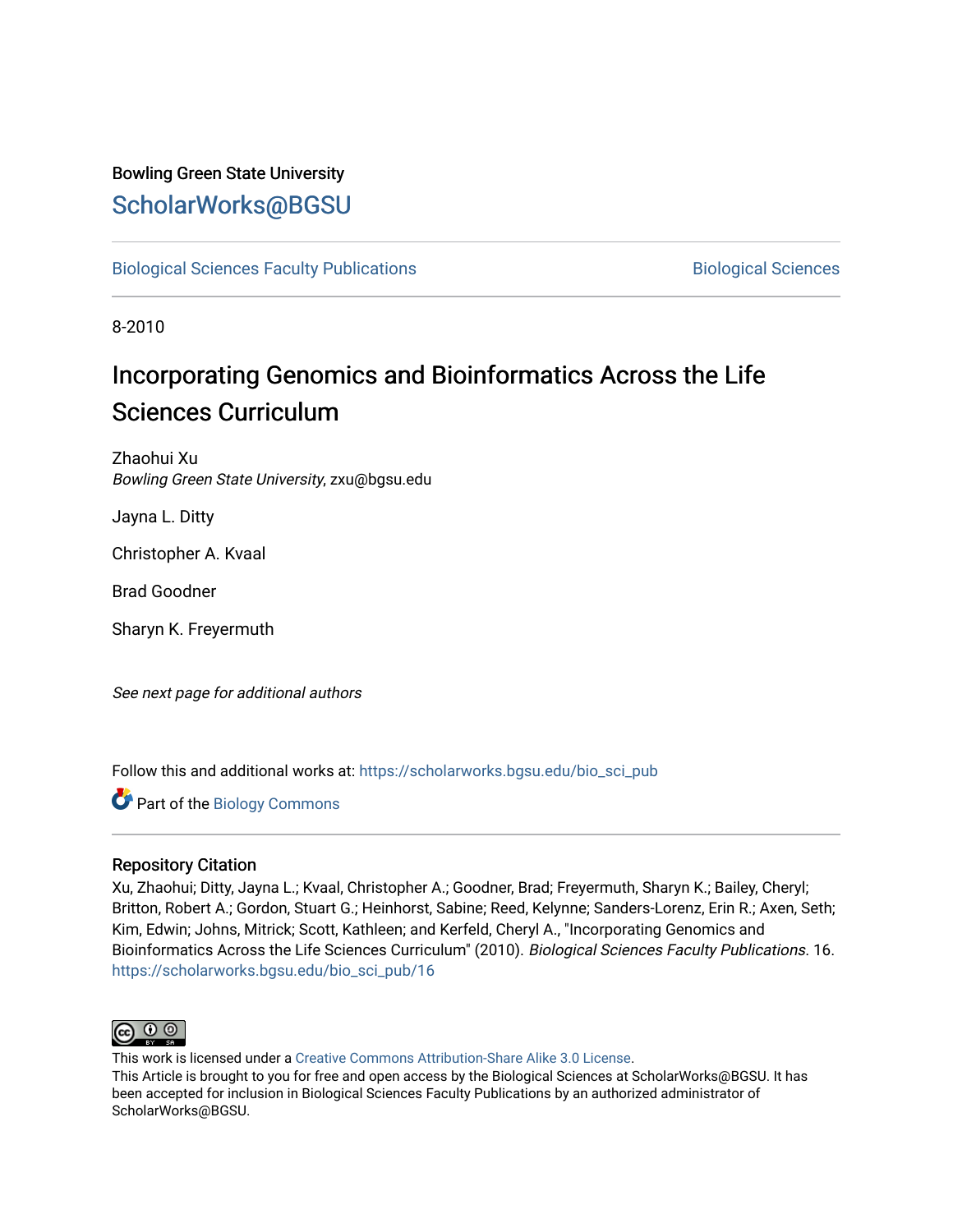## Author(s)

Zhaohui Xu, Jayna L. Ditty, Christopher A. Kvaal, Brad Goodner, Sharyn K. Freyermuth, Cheryl Bailey, Robert A. Britton, Stuart G. Gordon, Sabine Heinhorst, Kelynne Reed, Erin R. Sanders-Lorenz, Seth Axen, Edwin Kim, Mitrick Johns, Kathleen Scott, and Cheryl A. Kerfeld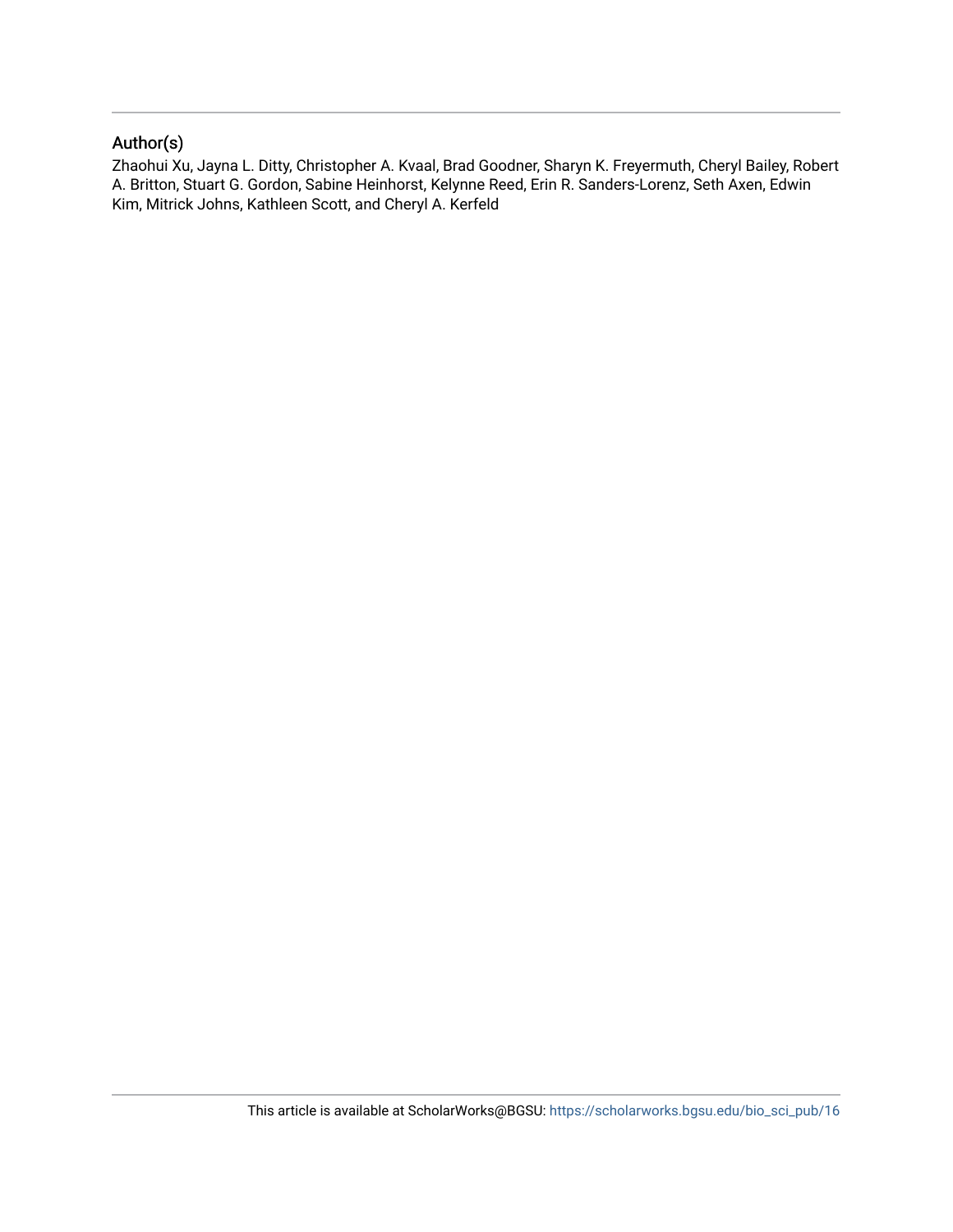#### Community Page

# Incorporating Genomics and Bioinformatics across the Life Sciences Curriculum

## Jayna L. Ditty<sup>1</sup>, Christopher A. Kvaal<sup>2</sup>, Brad Goodner<sup>3</sup>, Sharyn K. Freyermuth<sup>4</sup>, Cheryl Bailey<sup>5</sup>, Robert A. Britton<sup>6</sup>, Stuart G. Gordon<sup>7</sup>, Sabine Heinhorst<sup>8</sup>, Kelynne Reed<sup>9</sup>, Zhaohui Xu<sup>10</sup>, Erin R. Sanders-Lorenz<sup>11</sup>, Seth Axen<sup>12</sup>, Edwin Kim<sup>12</sup>, Mitrick Johns<sup>13</sup>, Kathleen Scott<sup>14</sup>, Cheryl A. Kerfeld<sup>12,15</sup>\*

1 Department of Biology, University of St. Thomas, St. Paul, Minnesota, United States of America, 2 Department of Biological Sciences, St. Cloud State University, St. Cloud, Minnesota, United States of America, 3 Department of Biology, Hiram College, Hiram, Ohio, United States of America, 4 Biochemistry Department, University of Missouri-Columbia, Columbia, Missouri, United States of America, 5 Department of Biochemistry, University of Nebraska-Lincoln, Lincoln, Nebraska, United States of America, 6 Department of Microbiology and Molecular Genetics, Michigan State University, East Lansing, Michigan, United States of America, 7Department of Biology, Presbyterian College, Clinton, South Carolina, United States of America, 8Department of Chemistry and Biochemistry, The University of Southern Mississippi, Hattiesburg, Mississippi, United States of America, 9 Biology Department, Austin College, Sherman, Texas, United States of America, 10 Department of Biological Sciences, Bowling Green State University, Bowling Green, Ohio, United States of America, 11 Department of Microbiology, Immunology and Molecular Genetics, University of California – Los Angeles, Los Angeles, California, United States of America, 12 Department of Energy-Joint Genome Institute, Walnut Creek, California, United States of America, 13 Department of Biological Sciences, Northern Illinois University, DeKalb, Illinois, United States of America, 14 Department of Integrative Biology, University of South Florida, Tampa, Florida, United States of America, 15 Department of Plant and Microbial Biology, University of California Berkley, Berkeley, California, United States of America

#### Introduction

Undergraduate life sciences education needs an overhaul, as clearly described in the National Research Council of the National Academies' publication BIO 2010: Transforming Undergraduate Education for Future Research Biologists. Among BIO 2010's top recommendations is the need to involve students in working with real data and tools that reflect the nature of life sciences research in the 21st century [1]. Education research studies support the importance of utilizing primary literature, designing and implementing experiments, and analyzing results in the context of a bona fide scientific question  $[1-12]$  in cultivating the analytical skills necessary to become a scientist. Incorporating these basic scientific methodologies in undergraduate education leads to increased undergraduate and post-graduate retention in the sciences [13–16]. Toward this end, many undergraduate teaching organizations offer training and suggestions for faculty to update and improve their teaching approaches to help students learn as scientists, through design and discovery (e.g., Council of Undergraduate Research [www.cur.org] and Project Kaleidoscope [ www.pkal.org]).

With the advent of genome sequencing and bioinformatics, many scientists now formulate biological questions and interpret research results in the context of genomic information. Just as the use of bioinformatic tools and databases changed

the way scientists investigate problems, it must change how scientists teach to create new opportunities for students to gain experiences reflecting the influence of genomics, proteomics, and bioinformatics on modern life sciences research [17–41].

Educators have responded by incorporating bioinformatics into diverse life science curricula [42–44]. While these published exercises in, and guidelines for, bioinformatics curricula are helpful and inspirational, faculty new to the area of bioinformatics inevitably need training in the theoretical underpinnings of the algorithms [45]. Moreover, effectively integrating bioinformatics into courses or independent research projects requires infrastructure for organizing and assessing student work. Here, we present a new platform for faculty to keep current with the rapidly changing field of bioinformatics, the Integrated Microbial Genomes Annotation Collaboration Toolkit (IMG-ACT) (Figure 1). It was developed by instructors from both research-intensive and predominately undergraduate institutions in collaboration with the Department of Energy-Joint Genome Institute (DOE-JGI) as a means to innovate and update undergraduate education and faculty development. The IMG-ACT program provides a cadre of tools, including access to a clearinghouse of genome sequences, bioinformatics databases, data storage, instructor course management, and student notebooks for organizing the results of their bioinformatic investigations. In the process, IMG-ACT makes it feasible to provide undergraduate research opportunities to a greater number and diversity of students, in contrast to the traditional mentor-to-student apprenticeship model for undergraduate research, which can be too expensive and time-consuming to provide for every undergraduate.

The IMG-ACT serves as the hub for the network of faculty and students that use the system for microbial genome analysis. Open access of the IMG-ACT infrastructure to participating schools ensures that all types of higher education institutions can utilize it. With the infrastructure in place, faculty can focus their efforts on the pedagogy of bioinformatics, involvement of students in research, and use of this tool for their own research agenda. What the original faculty members of the IMG-ACT development team present here is an overview of how the IMG-ACT program has affected our

The Community Page is a forum for organizations and societies to highlight their efforts to enhance the dissemination and value of scientific knowledge.

Citation: Ditty JL, Kvaal CA, Goodner B, Freyermuth SK, Bailey C, et al. (2010) Incorporating Genomics and Bioinformatics across the Life Sciences Curriculum. PLoS Biol 8(8): e1000448. doi:10.1371/journal.pbio.1000448 Published August 10, 2010

Copyright: © 2010 Ditty et al. This is an open-access article distributed under the terms of the Creative Commons Attribution License, which permits unrestricted use, distribution, and reproduction in any medium, provided the original author and source are credited.

Funding: No specific funding was received for this work.

Competing Interests: The authors have declared that no competing interests exist.

Abbreviations: IMG-ACT; Integrated Microbial Genomes Annotation Collaboration Toolkit

<sup>\*</sup> E-mail: ckerfeld@lbl.gov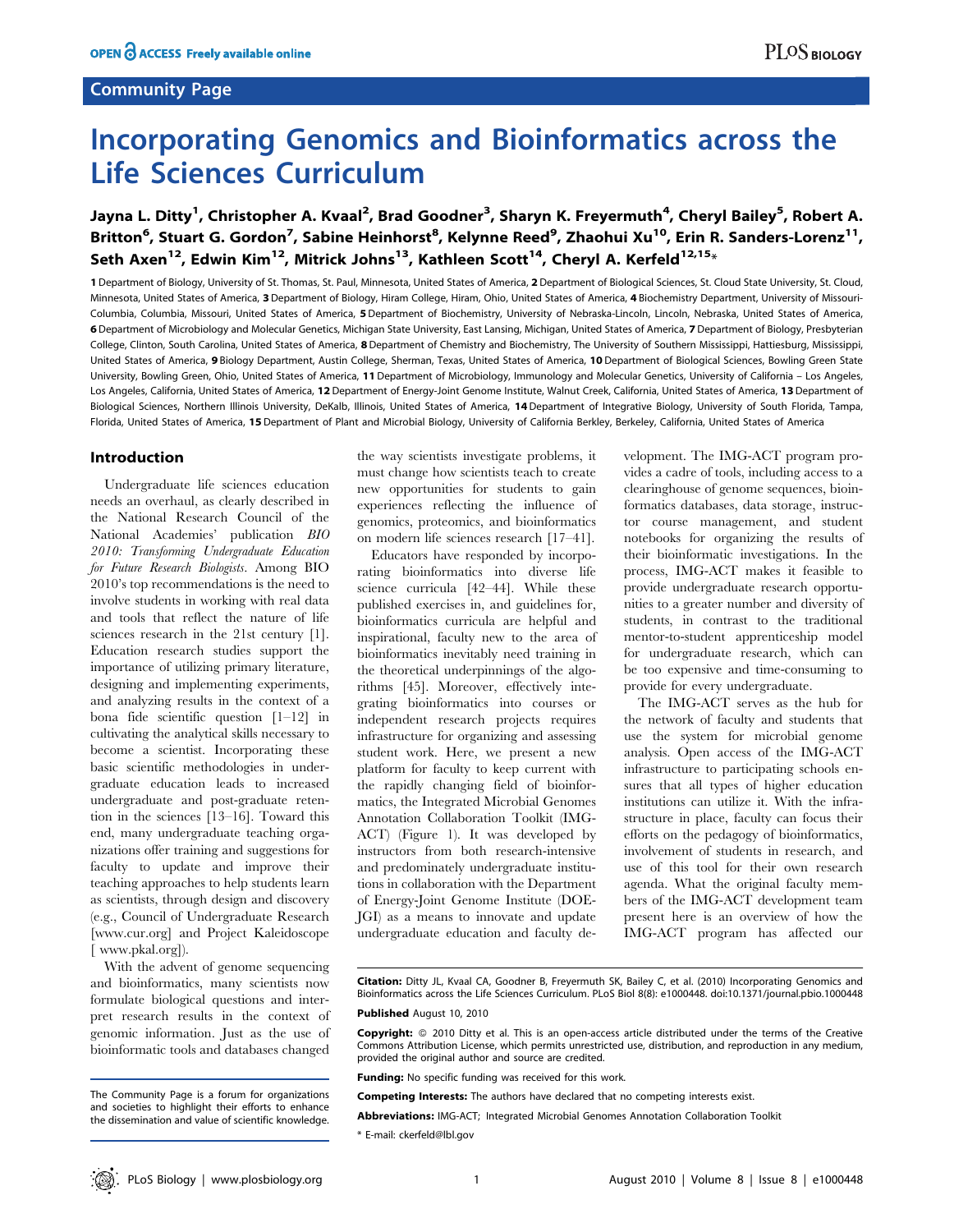

Figure 1. Overview of the IMG-ACT program. IMG-ACT was developed by instructors from diverse institutions in collaboration with the DOE-JGI. The program's purpose is to serve as a new bioinformatics platform to (1) provide faculty with sequence data and new bioinformatic tools, (2) develop on-line pedagogical tools for student data and course management, and (3) help innovate and update undergraduate education by serving as a clearinghouse for faculty networking and instruction for those new to the area of bioinformatics. Visit http://img-act.jgi-psf.org/tour for a tour of the IMG-ACT program, a sample annotation, and bioinformatic tutorials. To try gene annotation using the IMG-ACT tools, download a template notebook page at http://img-act.jgi-psf.org/tour/blank\_notebook.rtf. doi:10.1371/journal.pbio.1000448.g001

development in terms of teaching and research with the hopes that it will inspire more faculty to get involved.

#### Faculty Involved in the Project

The founding faculty members became involved in IMG-ACT for many different reasons. For some, this program was a natural extension of current work in genomics education and research [46]. These participants were drawn to a new platform with anticipated improvement in teaching and student assessment. Some without experience in the field got involved to bring new and updated course content to their curricula, either selfinstigated or as mandated by departmental curricular reform. Regardless of the impetus, the common goal for everyone involved was to participate in a unique faculty development opportunity to incorporate novel research into undergraduate coursework. Appointments ranged from a post-doctoral associate, to lecturers, to tenure-track faculty from either predominantly undergraduate or research-intensive institutions. Faculty came from a wide variety of life-science departments with teaching responsibilities in various disciplines including standard undergraduate courses in molecular biology, biochemistry, cell biology, genetics, and microbiology to more applied courses in bioinformatics, genomics and genome annotation, and independent study and research experiences.

#### Teaching Enhancement

Designed to be flexible, the IMG-ACT platform can be used to illustrate a few key concepts in an introductory course, serve as the foundation for an entire course in bioinformatics or a microbial genome annotation research project. The main goal has been to engage students in the scientific method using real data, which exposes them to the ambiguity inherent in discovering and organizing new information. For example, in introductory science courses, instructors have utilized IMG-ACT as an active learning tool for the annotation of genes to master basic molecular concepts of gene and operon structure. In upper division courses, the IMG-ACT program has been used as a foundation for larger projects including annotating pathways or the selection of an entire genome for annotation. Such experiences drove the development of multiple new undergraduate courses at predominantly undergraduate institutions (Text S1).

Key benefits to faculty that utilize IMG-ACT are the bioinformatic networking and educational resources that are available. The Web-distributed nature of the IMG-ACT platform facilitates the exchange of resources, ideas, and experiences of talented and committed educators as well as stimulating collaboration across multiple institutions. Tutorial resources are available for anyone interested in using IMG-ACT (http://imgact.jgi-psf.org/tour/modules), reducing the time needed for new course development.

Due to the interdisciplinary nature of bioinformatics, IMG-ACT can be used to promote connections between science subject areas. For example, Austin College established teamwork between undergraduate microbiology and chemistry courses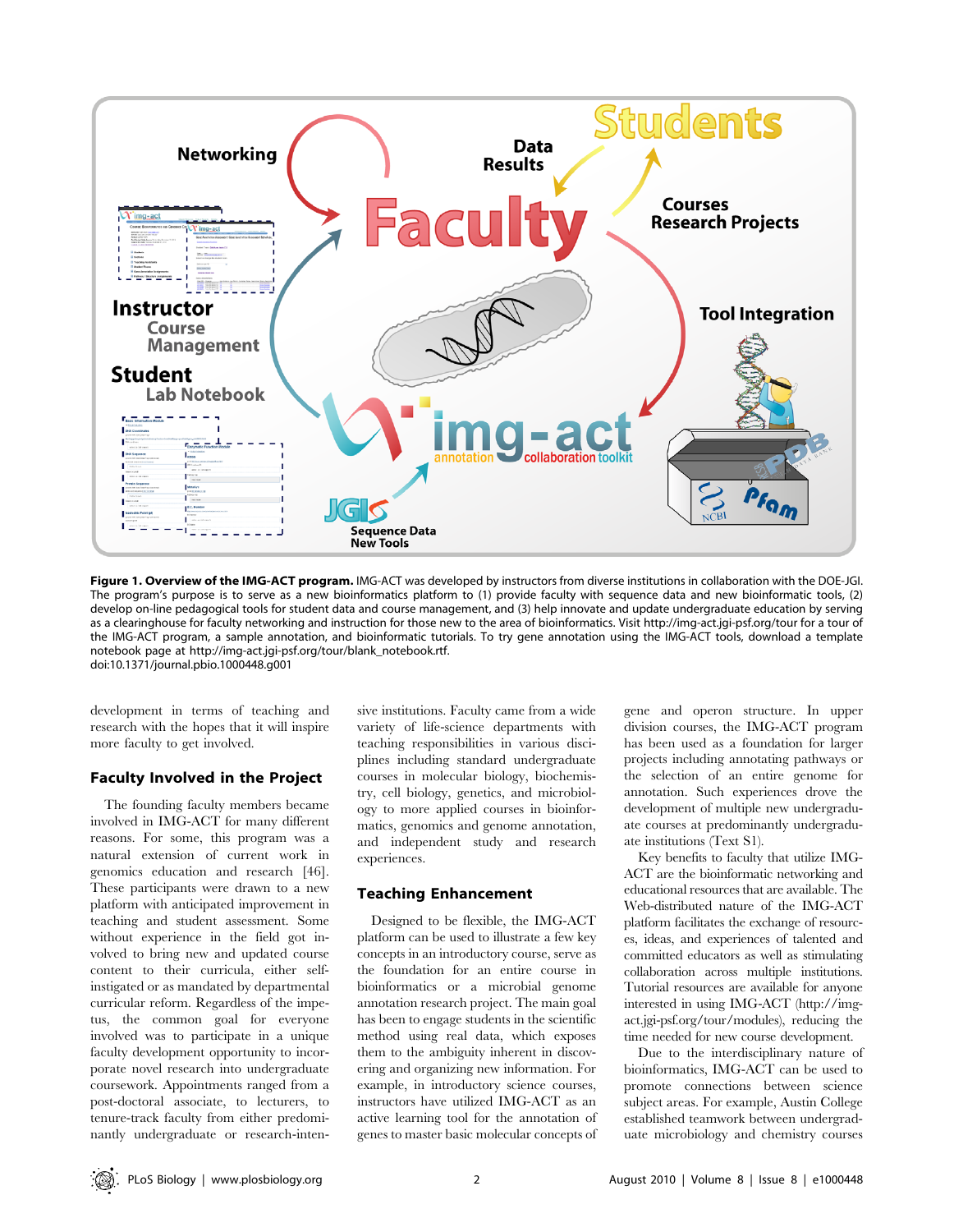on a project where the microbiology group annotated carotenoid biosynthetic pathways in Planctomyces limnophilus and the chemistry group purified the pigment from the reddish-colored colonies. Interestingly, although the students were able to identify genes for lycopene biosynthesis in P. limnophilus, experiments conducted in the chemistry course showed that the pigment produced by the organism did not appear to be lycopene but may be some other, as of yet unidentified, pigment. This is one example of how hypotheses developed from genome studies in one course might be extended to functional studies within not only the same courses, but also in other disciplines as well.

To reflect the learner-centered nature of using gene annotation to teach undergraduates, the use of IMG-ACT has resulted in the incorporation of new teaching pedagogy at various institutions. At UCLA, an interdepartmental laboratory curriculum is under development in which all life science majors participate in a research experience, and annotation using the IMG-ACT platform was chosen as one means to reach this goal. To manage the large group of students engaging in annotation, UCLA is using peer-mentoring instruction [47–50], in which two or three students meet with instructors for annotation tutorial instruction and develop tutorials (which are available on the UCLA website at http://www.mimg. ucla.edu/faculty/sanderslorenz/education. html) to present to their classmates. This approach provides each lab section with at least one student ''expert'' on the annotation tools and concepts and builds the idea of team learning: students mentor one another and build a community of local peer experts in bioinformatics, modeling that science is a collaborative effort.

#### Research Development

Faculty participation in the IMG-ACT program has also been instrumental in the

#### References

- 1. National Academy of Sciences (2003) BIO 2010: Transforming undergraduate education for future research biologists. Washington, D.C.: National Academy Press.
- 2. Lopatto D (2004) Survey of Undergraduate Research Experiences (SURE): first findings. Life Sci Educ 3: 270–277.
- 3. Bain K (2004) What the best college teachers do. Boston, MA: Harvard University Press.
- 4. McKeachie WJ (2002) McKeachie's teaching Tips. Boston, MA: Houghton Mifflin Company.
- 5. Seymour E, Hunter AB, Laursen SL, DeAntoni T (2004) Establishing the benefits of research experiences for undergraduates in the sciences: first findings from a three-year study. Sci Educ 88: 493–534.

enhancement of faculty research (see Text S1). Involvement with IMG-ACT has either helped support current research programs or has opened new avenues of research for some involved with the project. In addition, the use of IMG-ACT for undergraduate research can be used to strengthen the broader impacts of research agendas. Student annotations have generated preliminary data for research grant proposals, and the educational and outreach strengths of the IMG-ACT program contribute to the promotion of teaching, training, and learning and enhance the infrastructure of research and education in building networks and partnerships between universities. The National Science Foundation recently funded a collaborative research grant between the University of St. Thomas and the University of California, Davis (Proposal 0919930) whereby St. Thomas undergraduates are responsible for the annotation of the P. putida F1 genome and of target genes identified in tolueneinduced microarray analysis. In addition, these students will be responsible in part for the functional genomics research projects that evolve from these various annotations. Due to the sheer volume of genomes that are available for annotation, the breadth of genomes in terms of representative domains and the diversity of lifestyles that the DOE-JGI Genomic Encyclopedia of Bacteria and Archaea (GEBA) ([51,52], see also www.jgi.doe. gov/programs/GEBA/pilot.html) project offers, the number of new research possibilities is virtually endless.

#### Conclusion

We have described a new paradigm for faculty development and undergraduate education in Bioinformatics. IMG-ACT is a response to the need to update undergraduate curriculum with genomics and bioinformatics by combining genome analysis with instruction. This collabora-

- 6. Fox MA, Hackerman N, eds. (2001) Evaluating and improving undergraduate teaching in science, technology, engineering, and mathematics. Washington, D.C.: National Academy Press.
- 7. Bransford JD, Brown AL, Cocking RR, eds. (1999) How people learn: brain, mind, experience, and school. Washington D.C.: National Academy Press.
- 8. Donovan MS, Bransford JD, Pellegrino JW, eds. (1999) How people learn: bridging research and practice.Washington D.C.: National Academy Press.
- 9. Barell J (2007) Problem-based learning: an inquiry approach. Thousand Oaks, CA: Corwin Press.
- 10. Audet RH, Jordan LK, eds. (1999) Integrating inquiry across the curriculum. Thousand Oaks, CA: Corwin Press.

tive platform meets established goals in pedagogy of the scientific method while providing an authentic research experience. IMG-ACT provides affordable instructional resources and a plethora of future uses for educators/researchers in all academic arenas. The system is continually evolving in response to the needs of its registered users; they are able to make feature requests for the system that are implemented in frequent updates (averaging six releases per year). Involvement in, and interaction with, the IMG-ACT program has also produced unanticipated benefits for the faculty (see Text S1). Since its development in 2008, the IMG-ACT system has been used by nearly 100 faculty members and over 1,600 students nationwide. To explore the IMG-ACT system and annotate an IMG gene of your choice, visit http://img-act.jgi-psf.org/user/login. To apply to participate in the faculty training, visit http://www.jgi.doe.gov/ education/genomeannotation.html.

#### Supporting Information

#### Text S1 Course development, grant proposals, and other corollary benefits enabled by the program.

Found at: doi:10.1371/journal.pbio. 1000448.s001 (0.03 MB DOC)

#### Acknowledgments

We thank JGI Informatics, especially David Hays and Anthony Kosky, for building of the IMG-ACT system and Victor Markowitz, Nikos Kyrpides, and their groups for IMG support. The JGI is under the auspices of the United States Department of Energy's Office of Science, Biological and Environmental Research Program, and by the University of California, Lawrence Berkeley National Laboratory under contract number DE-AC02-05CH11231 and Lawrence Livermore National Laboratory under contract number DE-AC52-07NA27344.

- 11. Hoskins SG, Stevens LM (2009) Learning our L.I.M.I.T.S.: less is more in teaching science. Adv Physiol Educ 33: 17–20.
- 12. Michael J (2006) Where's the evidence that active learning works? Adv Physiol Educ 30: 159–167.
- 13. Nagda BA, Gregerman SR, Jonides J, von Hippel W, Lerner JS (1998) Undergraduate student-faculty research partnerships affect student retention. Rev Higher Educ 22: 55–72.
- 14. Kremer JF, Bringle RG (1990) The effects of an intensive research experience on the careers of talented undergraduates. J Res Dev Educ 24: 1–5.
- 15. Hathaway RS, Nagda BA, Gregerman SR (2002) The relationship of undergraduate research participation to graduate and professional educa-